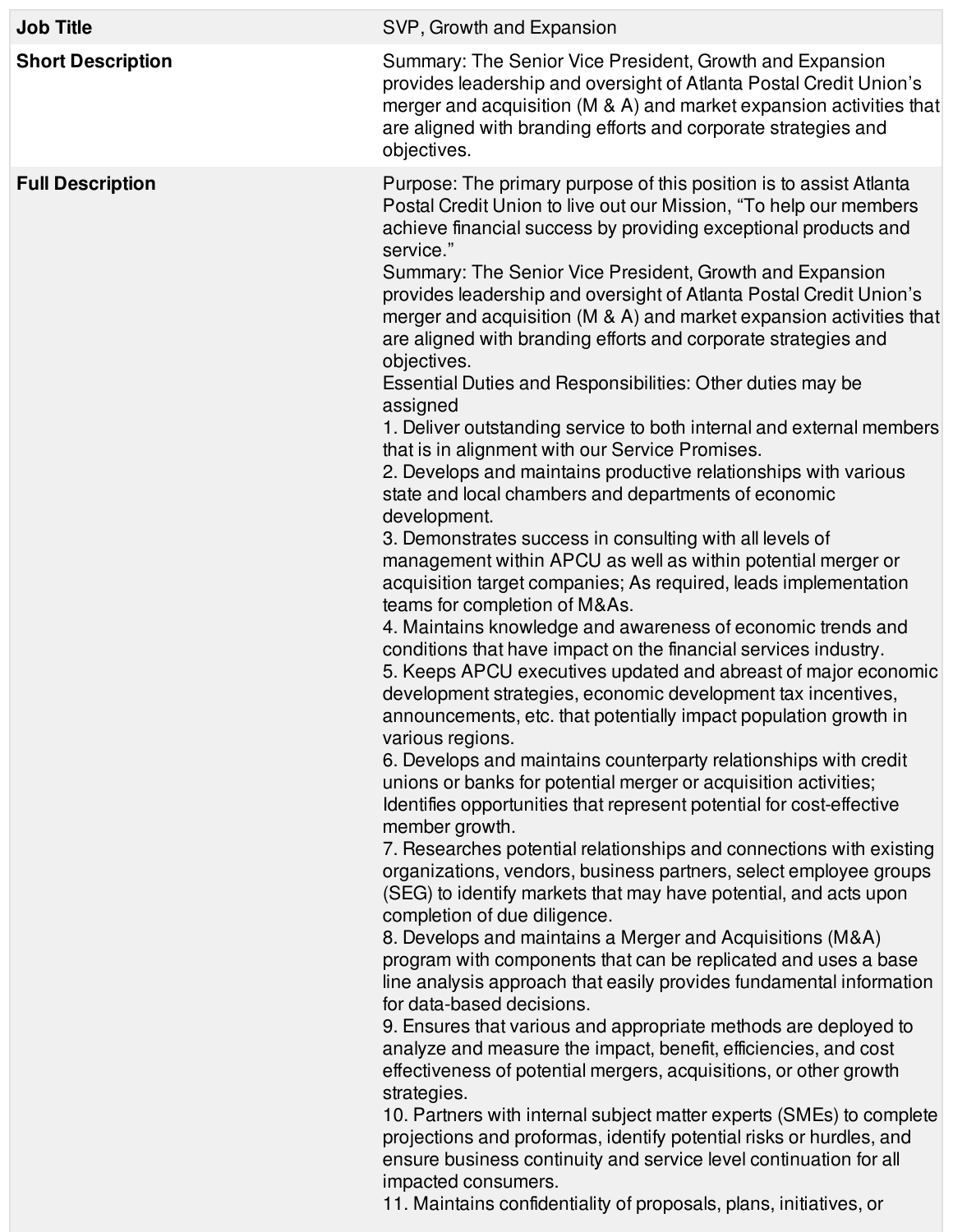negotiations related to APCU/CPCU growth and expansion strategies.

12. Demonstrates a high level of analytical ability and problemsolving skills to solve known problems and identify the propensity for other problems to arise through the implementation phase of mergers, acquisitions, or other growth strategies.

13. As required, provides data and information, or assists in the creation of, risk committee and/or board presentations associated with growth and expansion activities.

14. Demonstrates a general working knowledge of commercial real estate due diligence and acquisition; Works with corporate counsel as needed or appropriate.

15. Consistently communicates a positive and clear message around of the credit union's strategic goals, objectives, delivery of quality member services.

16. Exhibits the ability to work independently and drive for results 17. Complies with all aspects of BSA/AML and OFAC regulations as they relate to this position.

18. Other duties as assigned.

Supervisory Responsibilities: Currently has no direct reports, with the possibility of department expansion as the credit union grows or as M&A or growth opportunities are identified. May manage day-today task through indirect reporting relationships or through a matrixed management approach.

Qualification Requirements: To perform this job successfully, an individual must be able to perform each essential duty satisfactorily. The requirements listed below are representative of the knowledge, skill and/pr ability required. Reasonable accommodations may be made to enable individuals with disabilities to perform the essential functions.

REQUIRED EDUCATION and/or Experience:

• A Bachelor's degree in business, finance, marketing, economics, finance, or another related field

• 5 years' relative work experience wherein decisions had significant impact and consequences

• Prior experience in leadership capacity requiring significant strategic, tactical, relationship management, and decision-making skills

• Evidence of progressive management experience within the financial services industry

• The ability for overnight travel up to 50 %; Availability of nights or weekend work hours as required

PREFERRED EDUCATION and/or Experience:

- Master's degree in a related field of study
- Evidence of progressive management experience in Credit Unions
- Prior experience developing, or a proven track record of contributions to, a successful M & A activity

Physical Job Requirements:

Must be physically able to operate a variety of automated office machines such as calculator, computer, printer, facsimile, telephone,